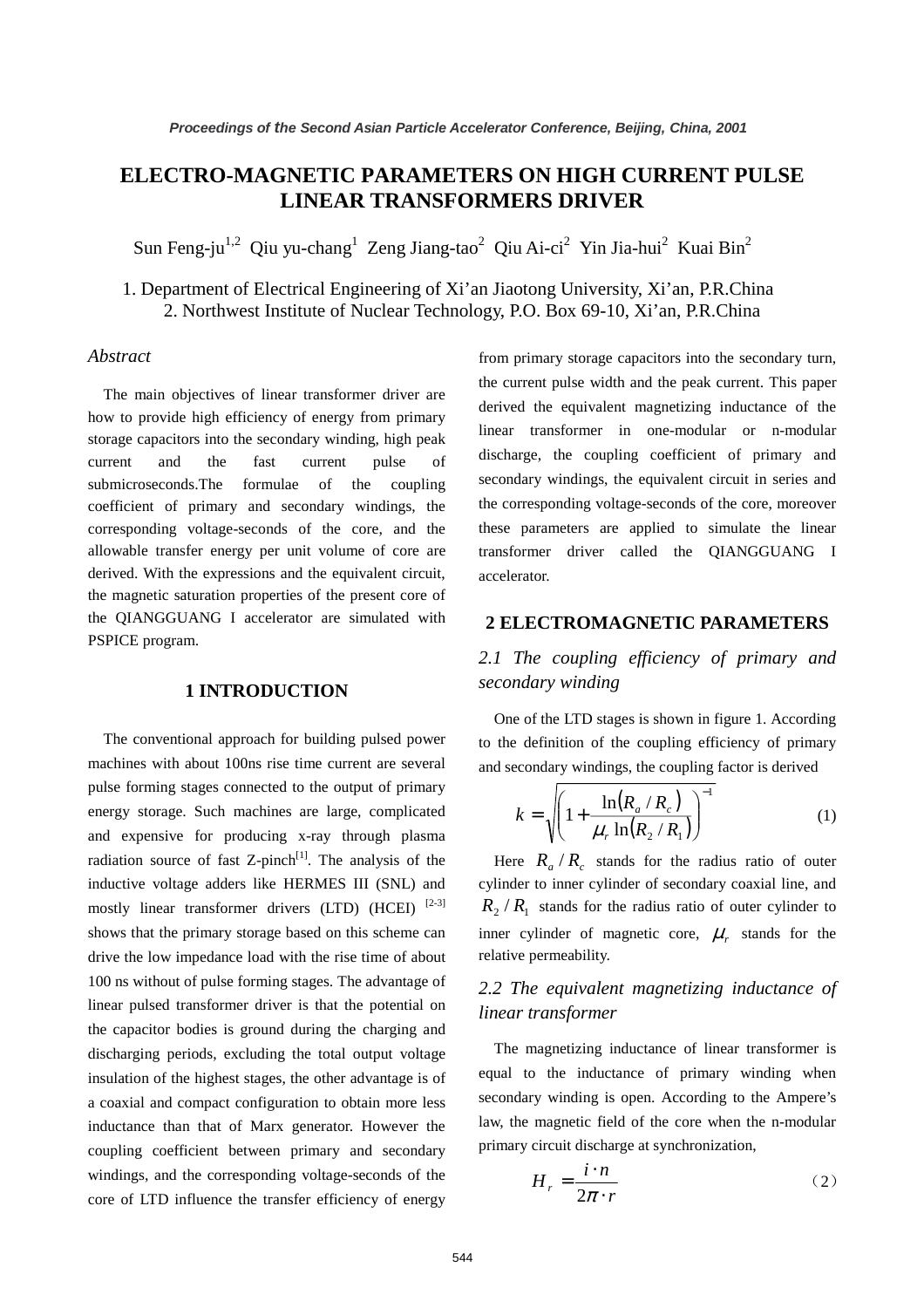The magnetic flux through the area of  $b \cdot dr$  between the radius *R* to the radius *R+dr*:

$$
d\Phi_r = \mu_r \mu_0 H_r b S_T dr = \frac{\mu_r \mu_0 b S_T i \cdot n}{2\pi} \cdot \frac{dr}{r}
$$
  

$$
\Phi_0 = \int_{R_1}^{R_2} d\Phi_r
$$
 (3)

According to the theory of electric-magnetic field, the inductance is equal to the ratio of the magnetic flux to the current, then the magnetizing inductance,

$$
L_n = \frac{n\mu_r\mu_0 SS_t}{l} \tag{4}
$$

Here  $\mu$  is the relative permeability,  $4\pi \times 10^{-7}$  H / m  $\mu_0 = 4\pi \times 10^{-7} H/m$ . *l*, *S* and *S<sub>t</sub>* are the average perimeter, the cross-section and the filling factor of the core, respectively.



Figure 1. The configuration of one of the stages of linear transformer.

The total magnetic current in figure 1 for n-modular same primary circuit discharge at synchronization when the secondary winding is open,

$$
nI = nU / \sqrt{L/c} = U \cdot \sqrt{\frac{nCl}{\mu_r \mu_0 SS_r}}
$$
(5)

Here U and C stand for the charging voltage and capacitance of one-modular primary capacitor bank. With the same procedure, the magnetizing inductance and the magnetizing current for only one-modular primary circuit discharge at synchronization,

$$
L_1 = \frac{\mu_r \mu_0 S S_t}{l}
$$
  

$$
I = U / \sqrt{L/C} = U \cdot \sqrt{\frac{Cl}{\mu_r \mu_0 S S_t}}
$$
 (6)

The magnetic field strength ratio of n-modular primary discharge at synchronization than that of only one-modular primary discharge,

$$
H_n / H_1 = \sqrt{n} \tag{7}
$$

### *2.3 The relationship between the magnetic flux swing of the core and the circuit parameters*

The equivalent circuit for one stage and N stages in series where every modular consists of n-sub-modular discharge in parallel at synchronization is shown in figure 2(a,b), respectively.



Figure 2. The equivalent circuit for one stage and N stages of LTD

The two factors: 
$$
\alpha = \frac{(NL/n)}{NL_1} = \frac{L/n}{L_1}
$$
 and

 $NL_{\overline{1}}$  $\beta = \frac{L_s + L_d}{V}$  are used to describe the ratio of the

inductance of primary and secondary to the magnetizing inductance. When the linear transformer drives the matched capacitive load. For simplifying the analysis, the voltage on the secondary circuit inductance is neglected, according the Falady's magnetic-electric inductive law, the integrate of the voltage applied to the magnetizing inductance,

$$
\frac{\pi U}{2} \sqrt{LC_s} = \Delta B \cdot SS_t \tag{8}
$$